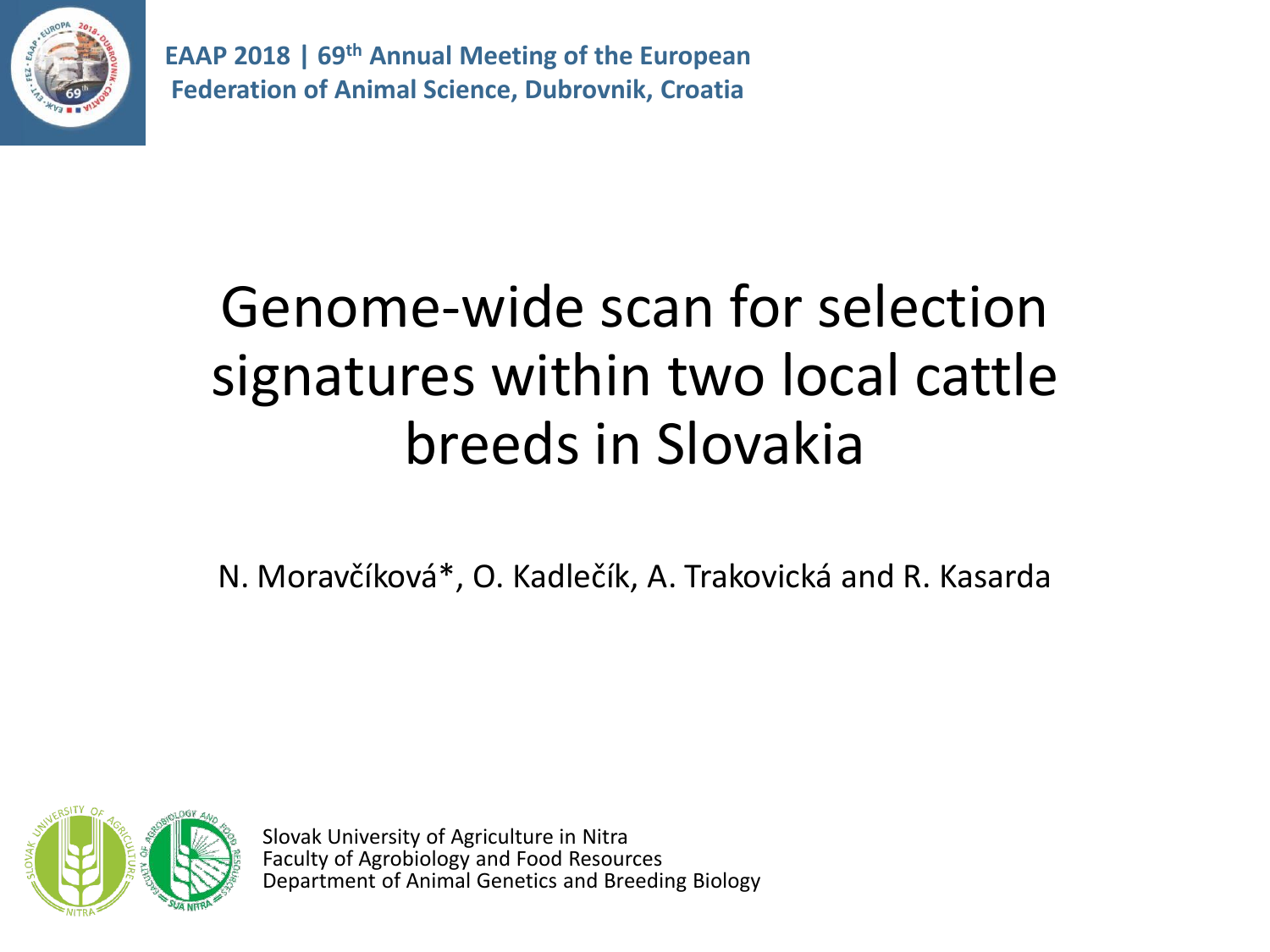#### **Introduction**

#### • **Selection signatures**

- $\checkmark$  genetic changes that shaped the genome due to natural as well as artificial selection
- insight into the genetic adaptation to specific environments and history of selection for economically important traits
- $\checkmark$  domestication-related loci, immunity-related loci, loci associated with desired phenotypic traits...
- Why did we choose **Slovak Spotted** and **Slovak Pinzgau** cattle?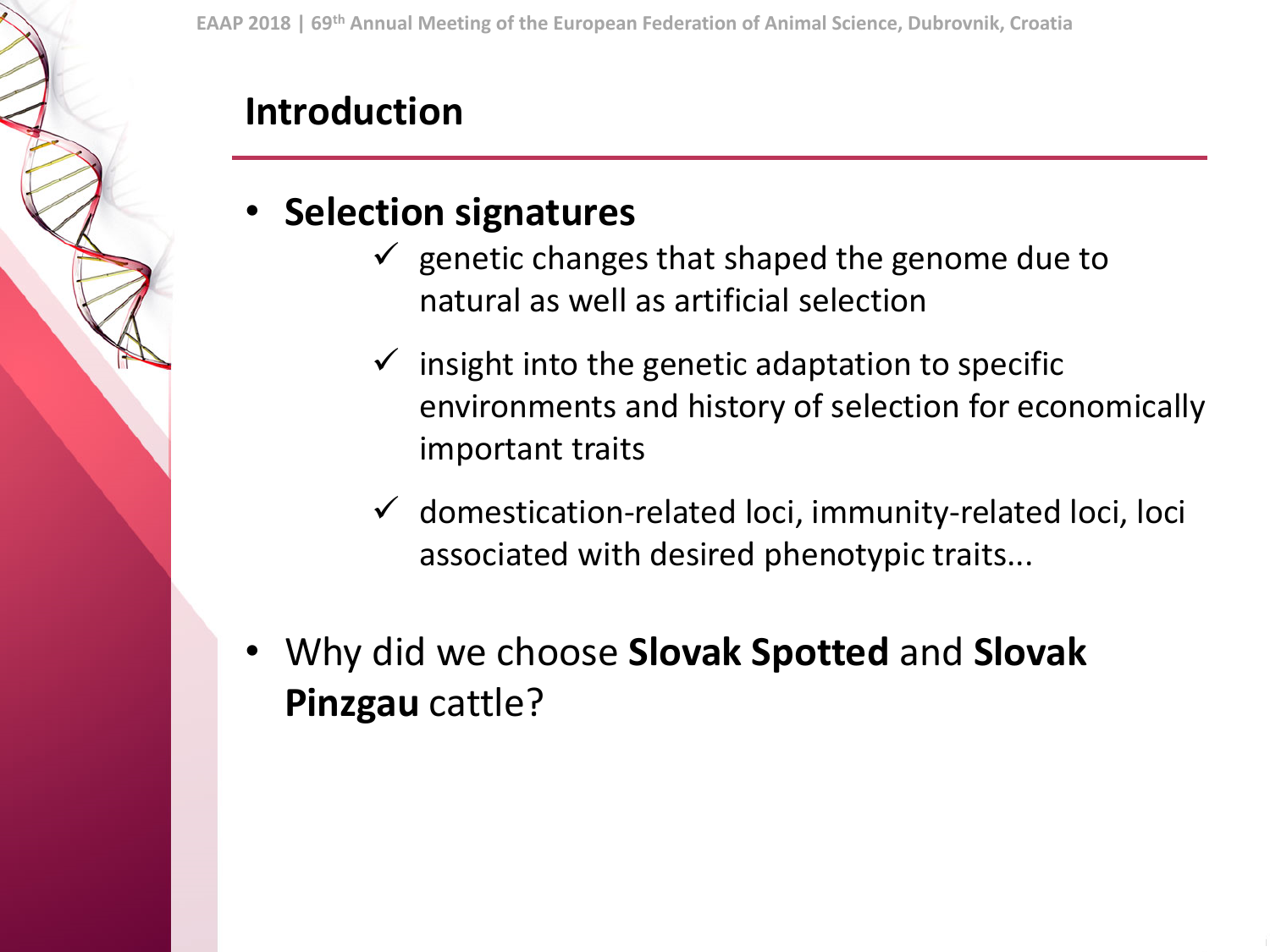#### **Objectives**

Detection of selection signatures in the genomes of Slovak Spotted and Slovak Pinzgau cattle

Identification of genomic regions subjected to selection histories of those local populations

Characterization of regions located directly or close to QTLs and/or genes associated with economically important traits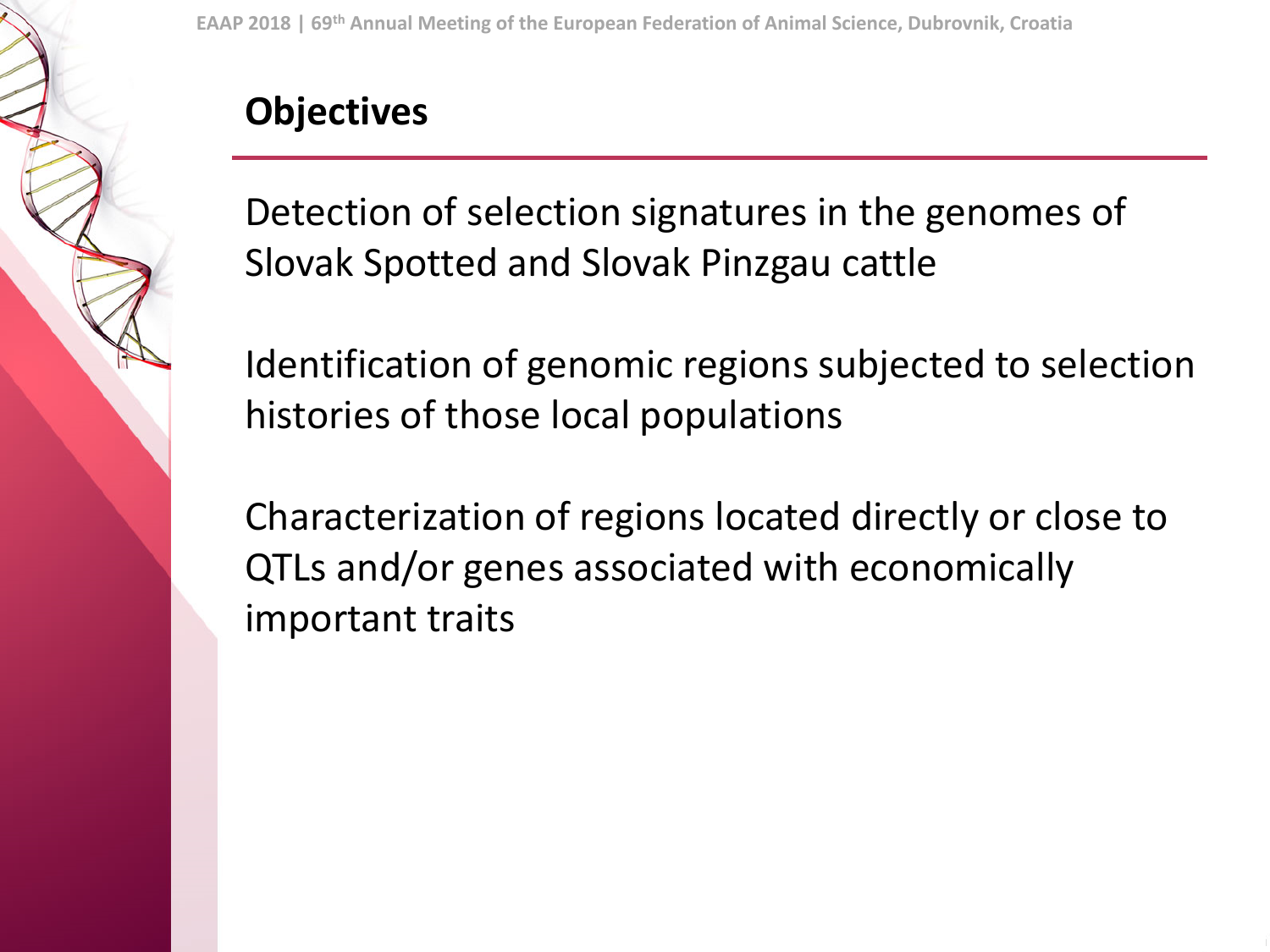#### **Material & Methods**

Analysed population (overall 236 animals)



Genotyping of animals: 2 SNP platforms **Illumina BovineSNP50v2 BeadChip** (54 609 SNPs) **ICBF International Dairy and Beef v3** (53 262 SNPs)

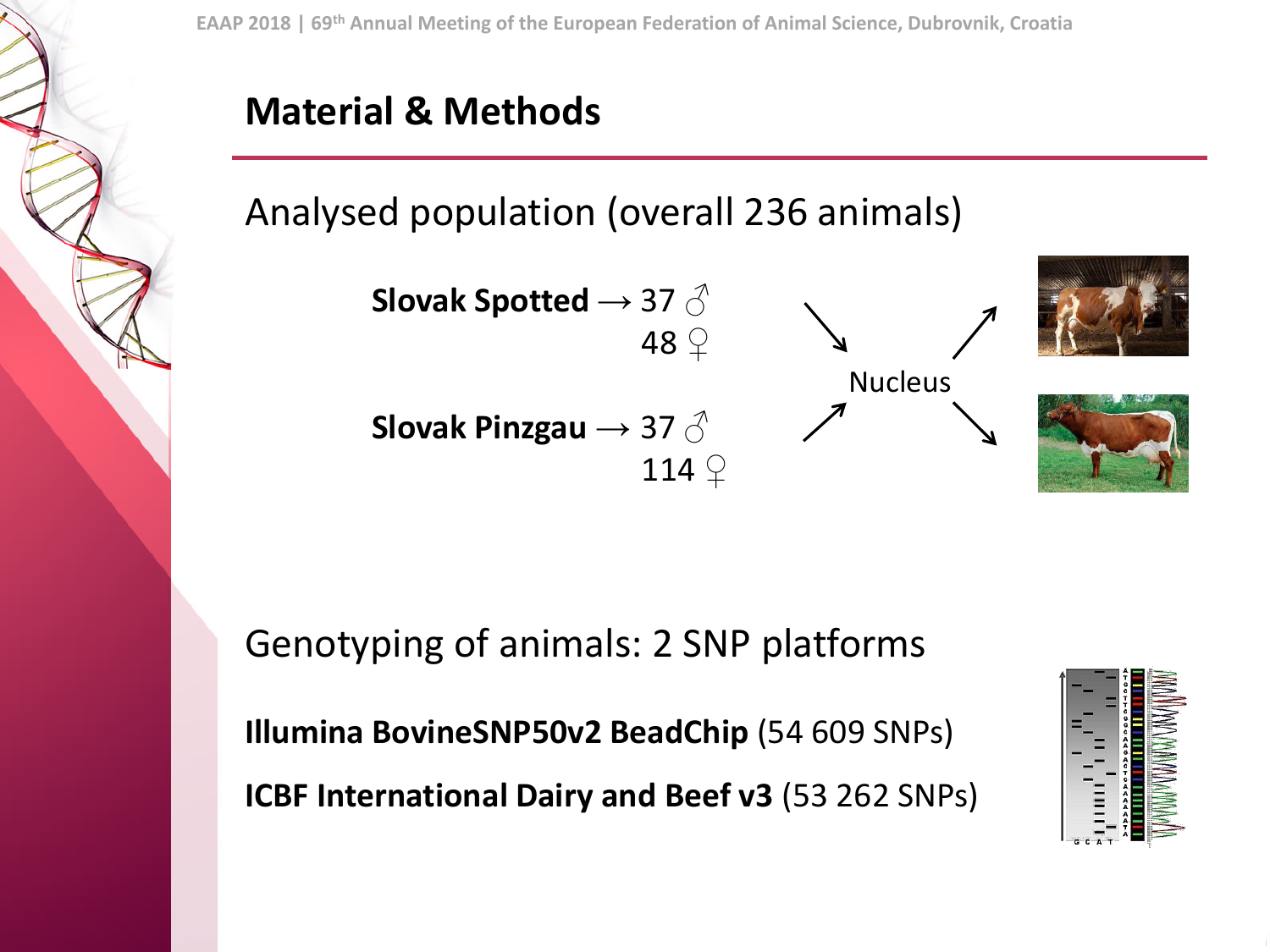## **Quality control of genotyping data**

#### PLINK 1.9

- Consenzus map  $\rightarrow$  40,033 SNPs (only autosomal SNPs)
- Quality control criteria:

missing genotypes per sample max. 10 % min. SNPs call rate 90 % min. MAF 0.01

• Final database → **39,261 SNPs**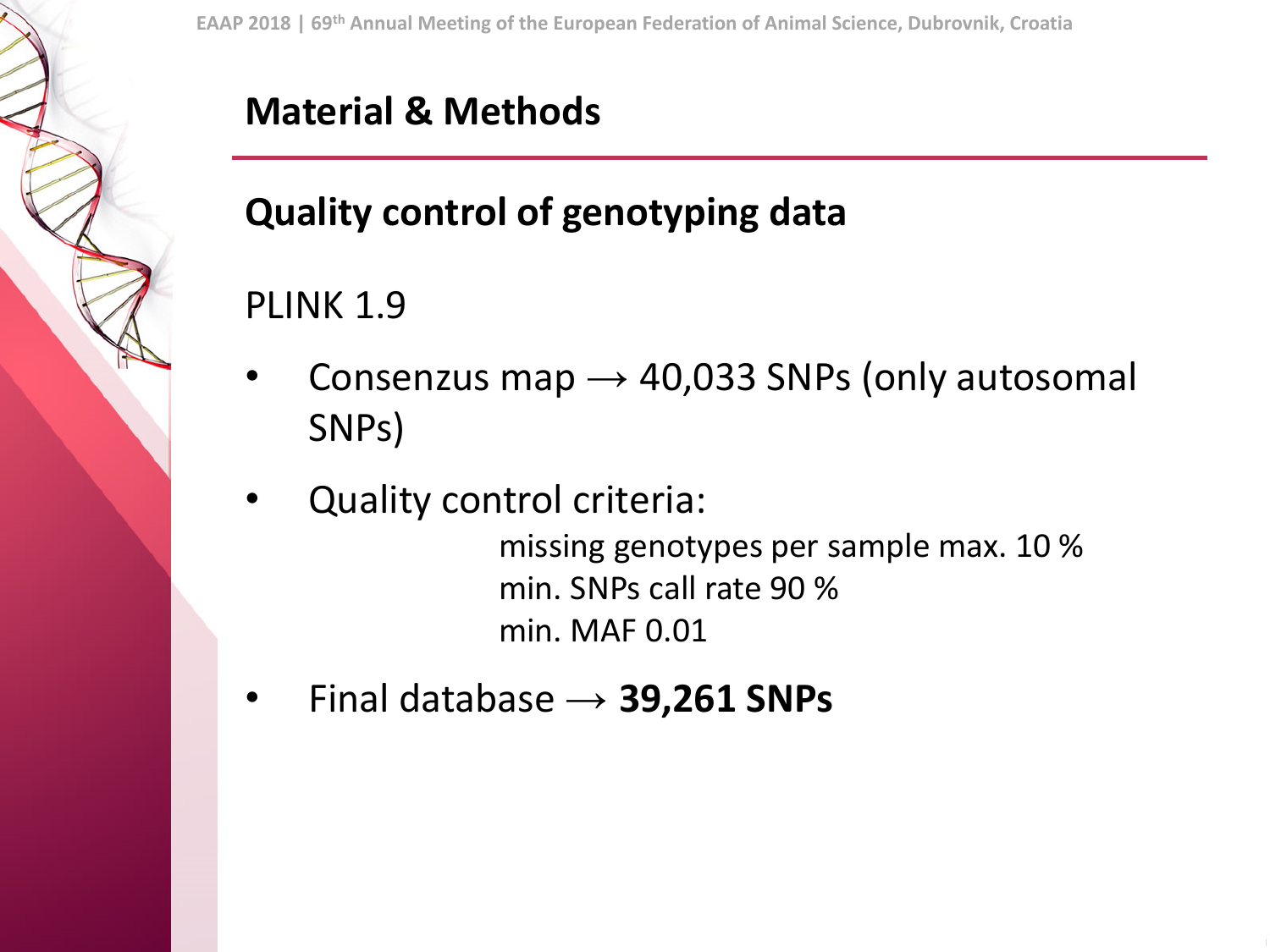#### **Material & Methods**

## **Analysis of selection signatures**

Genome-wide scan of Wright's  $F_{ST}$  index

Variation in linkage disequilibrium (LD)

Integrated Haplotype Score (iHS) statistic

#### **Characterization of regions under selection**

- $\triangleright$  Genome map viewer, NCBI (Btau 5.0.1)
- $\triangleright$  Bovine QTL database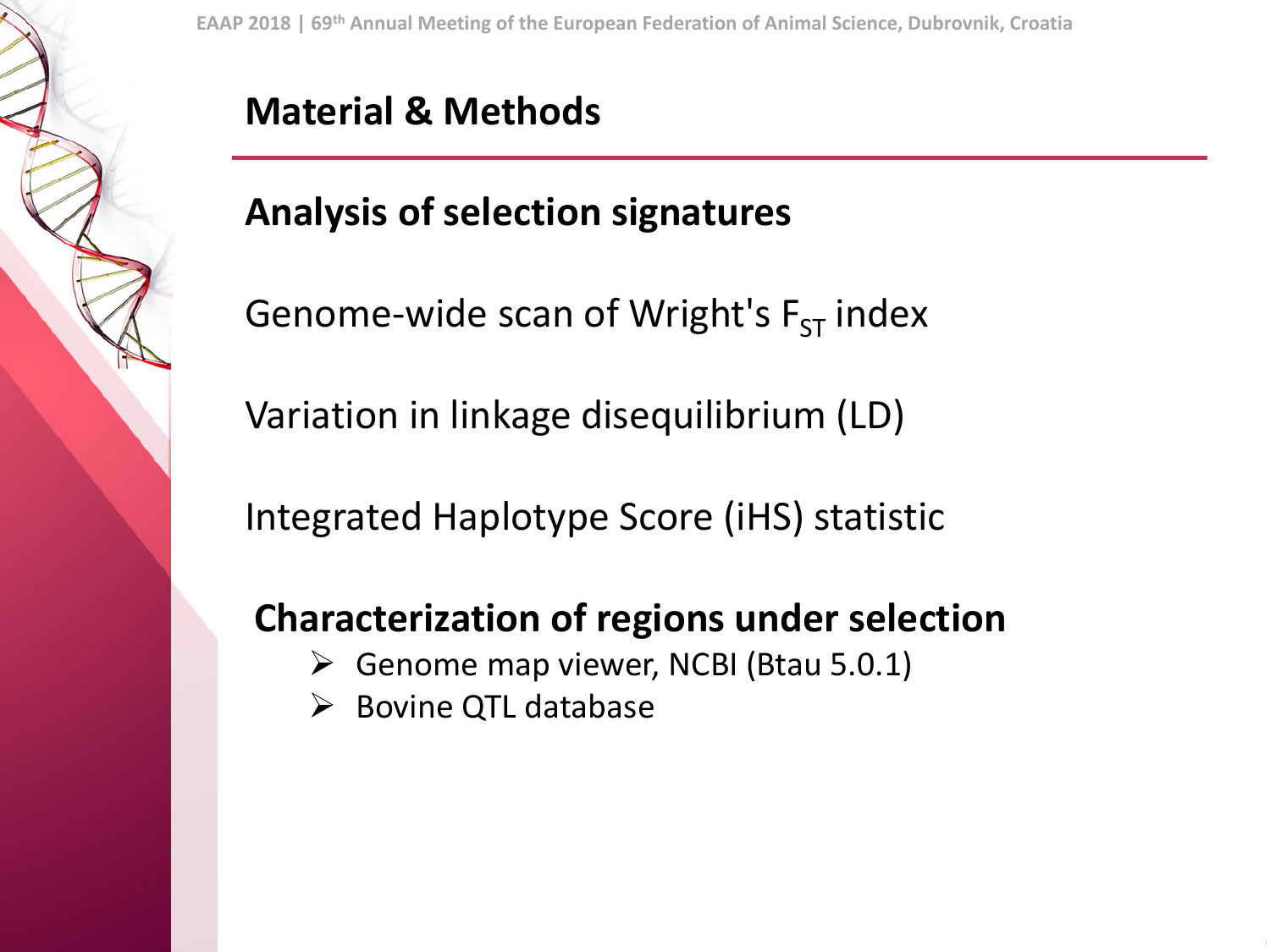#### **Genome-wide scan of Wright's F<sub>ST</sub> index**

- PLINK 1.9
	- ➢ according to Weir and Cockerham (1984) for each syntenic loci
	- $\triangleright$  F<sub>ST</sub> values averaged over 10 consecutive SNPs
	- $\triangleright$  Genomic region under selection  $\rightarrow$  top 0.1 %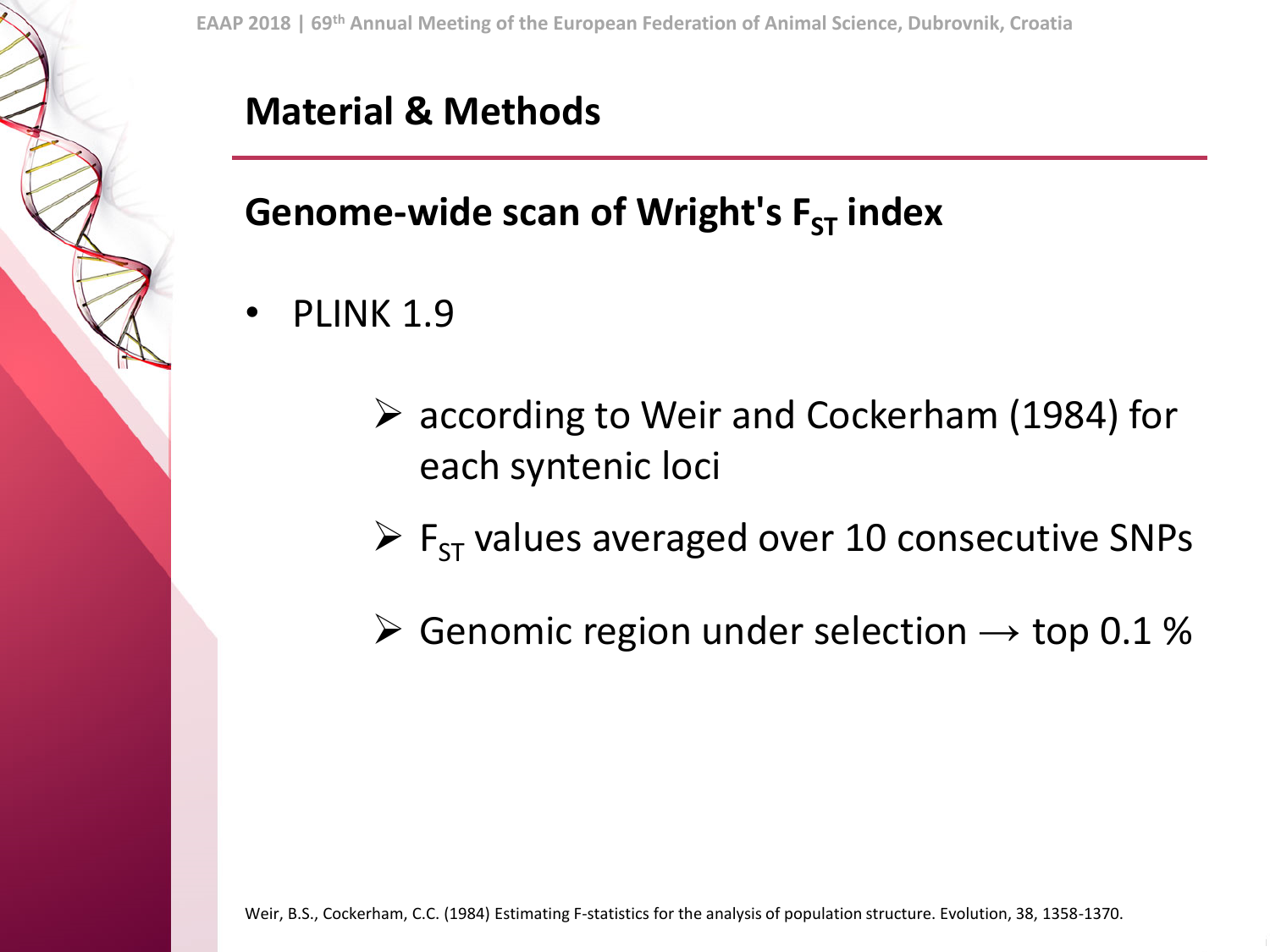#### **Variation in linkage disequilibrium (LD)**

- VarLD (Ong and Teo, 2010)
	- $\triangleright$  differences in genome-wide LD patterns between populations over sliding windows of 50 SNPs
	- $\triangleright$  Genomic region under selection  $\rightarrow$  0.01, 0.1, 1, and 5 percentile of signals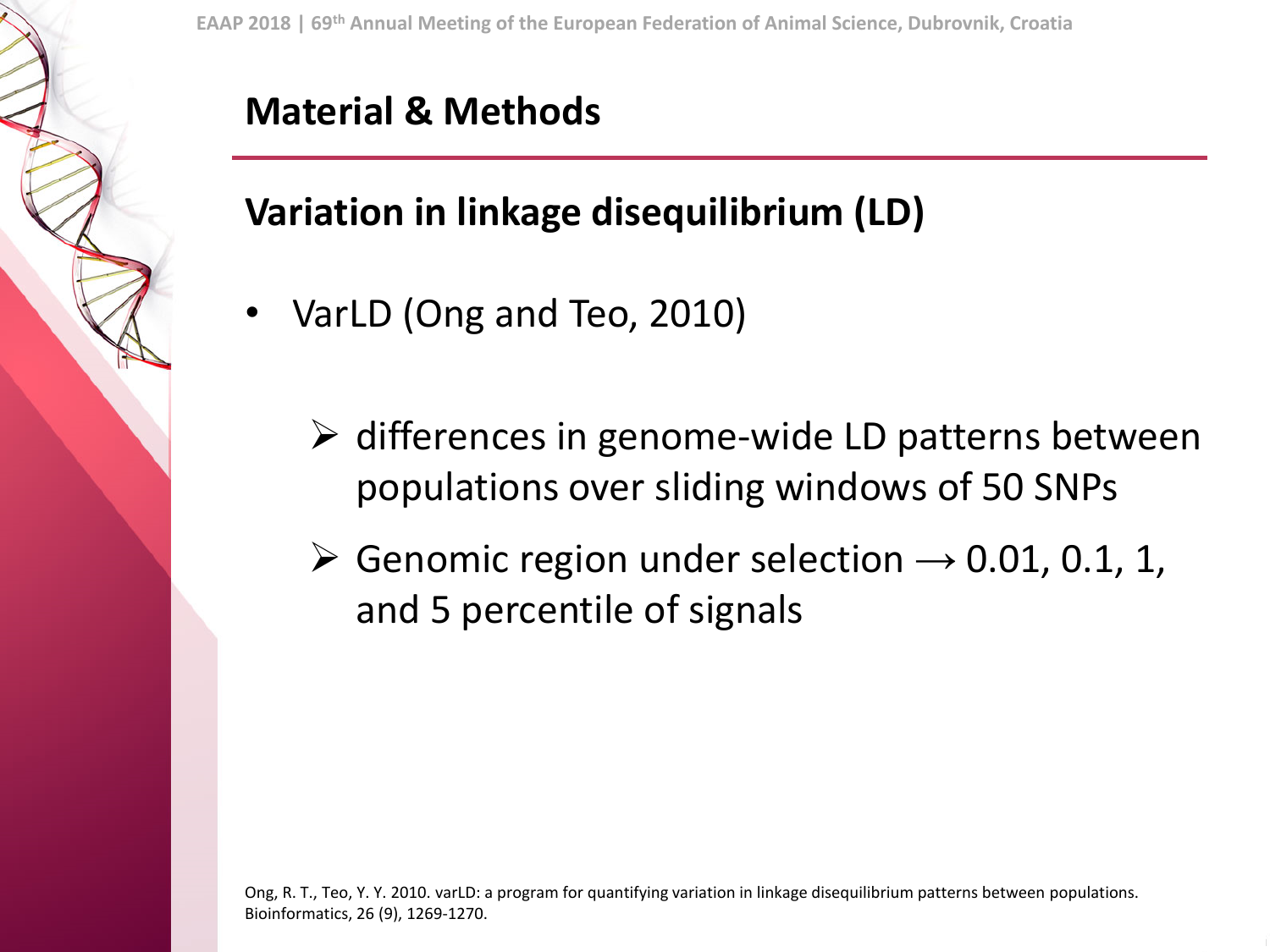#### **Integrated Haplotype Score (iHS) statistic**

- Haplotype reconstruction according to Scheet and Stephens (2006)  $\rightarrow$  fastPHASE
- iHS score calculation
	- $\triangleright$  according to Voight et al. (2006) for each SNPs  $\rightarrow$  R package *rehh*
	- $\triangleright$  status of the ancestral and derived alleles  $\rightarrow$  Rocha et al. (2014)
	- $\triangleright$  iHS score averaged into non-overlapping 500 kb segments across the genome
	- $\triangleright$  Genomic region under selection  $\rightarrow$  top 0.1 %

Rocha D, Billerey C, Samson F, Boichard D, Boussaha M. 2014. Identification of the putative ancestral allele of bovine single-nucleotide polymorphisms. J Anim Breed Genet, 131, 483-486.

Scheet, P., Stephens, M. 2006. A fast and flexible statistical model for large-scale population genotype data: Applications to inferring missing genotypes and haplotypic phase. American Journal of Human Genetics, 78, 629-644.

Voight, B. F., Kudaravalli, S., Wen, X., Pritchard, J. K. 2006. A map of recent positive selection in the human genome. PLoS Biology, 4, e72.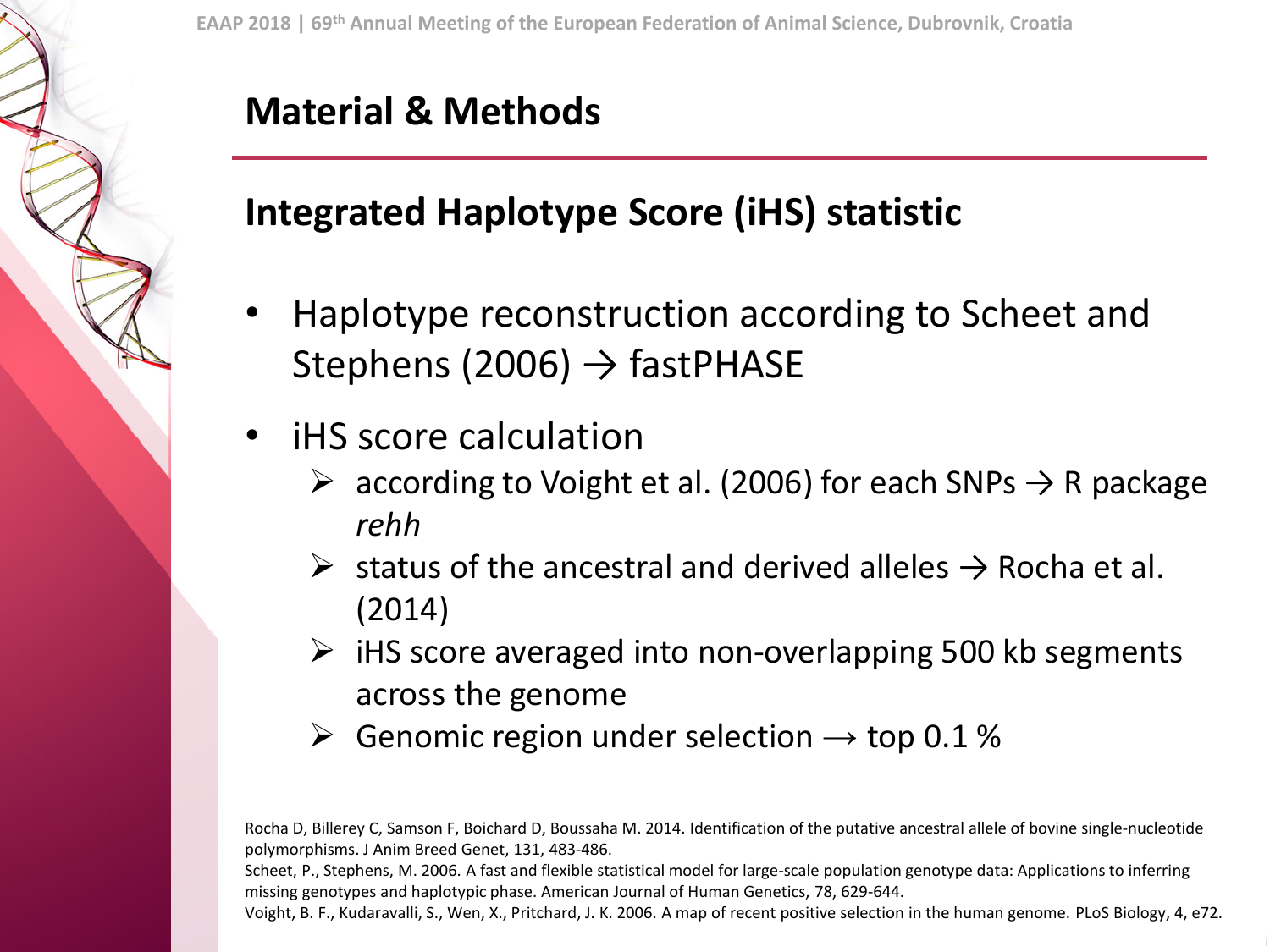#### **Results**

#### **Genome-wide scan of Wright's F<sub>ST</sub> index**

Strongest signals – 8 regions (BTA5, BTA6, BTA15) Longest region BTA6 Shortest region BTA5



Genome-wide distribution of  $F_{ST}$  values with corresponding boxplot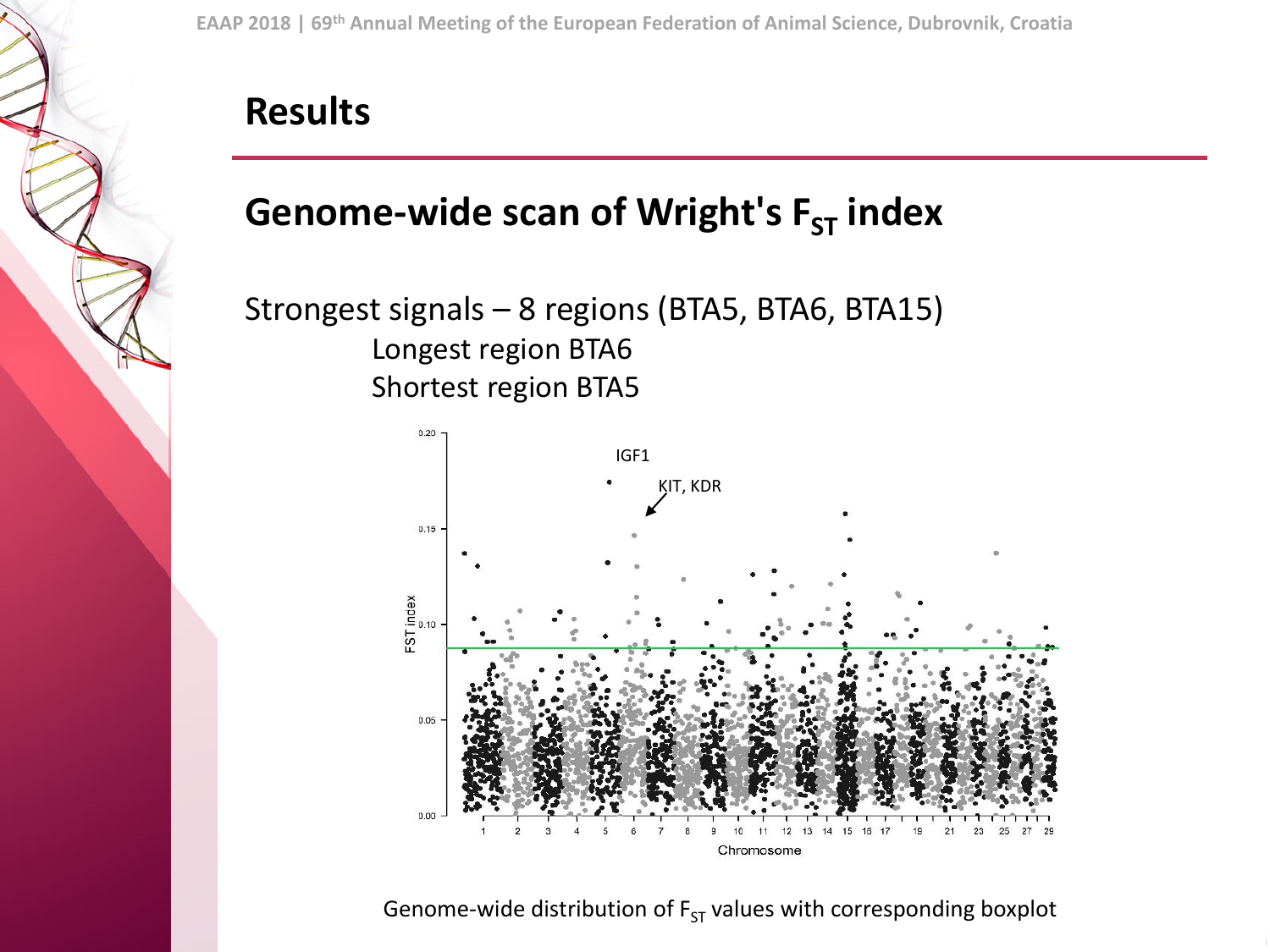#### **Results**

#### **Variation in linkage disequilibrium (LD)**

#### Strongest signals – 10 regions (BTA4, BTA5, BTA6, BTA7, BTA11, BTA12, BTA20, BTA22, BTA23) Longest region BTA5 Shortest region BTA11



Differences in genome-wide LD patterns between populations (upper abline is showing the genome-wide significance threshold)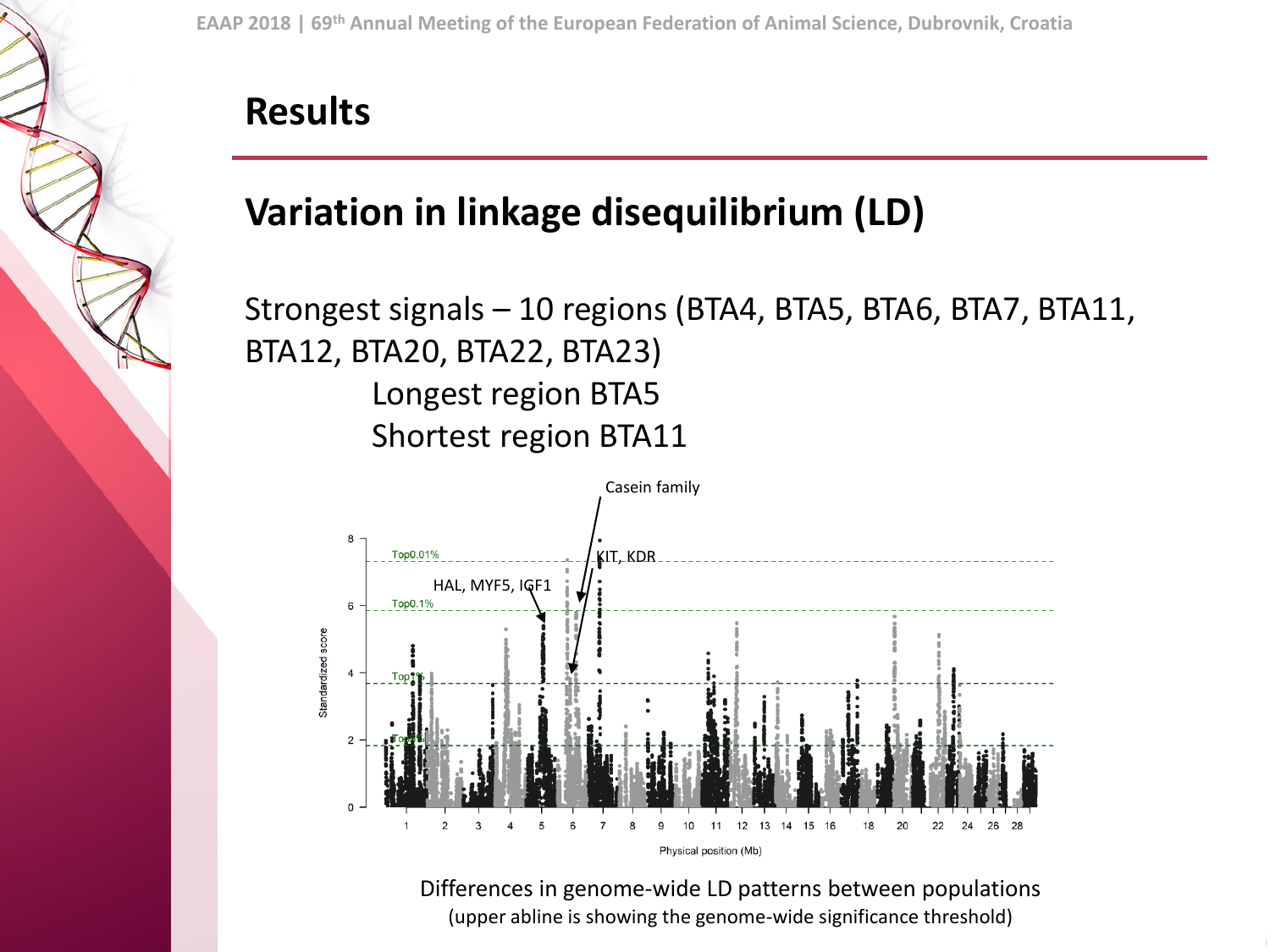#### **Results**

## **Integrated Haplotype Score (iHS) statistic**  Strongest signals

- ➢ Slovak Spotted: 5 region (BTA5, BTA6, BTA11)
- ➢ Slovak Pinzgau: 7 region (BTA5, BTA7, BTA9, BTA15, BTA18)

Genome-wide plot of the iHS score averaged for 500 kb

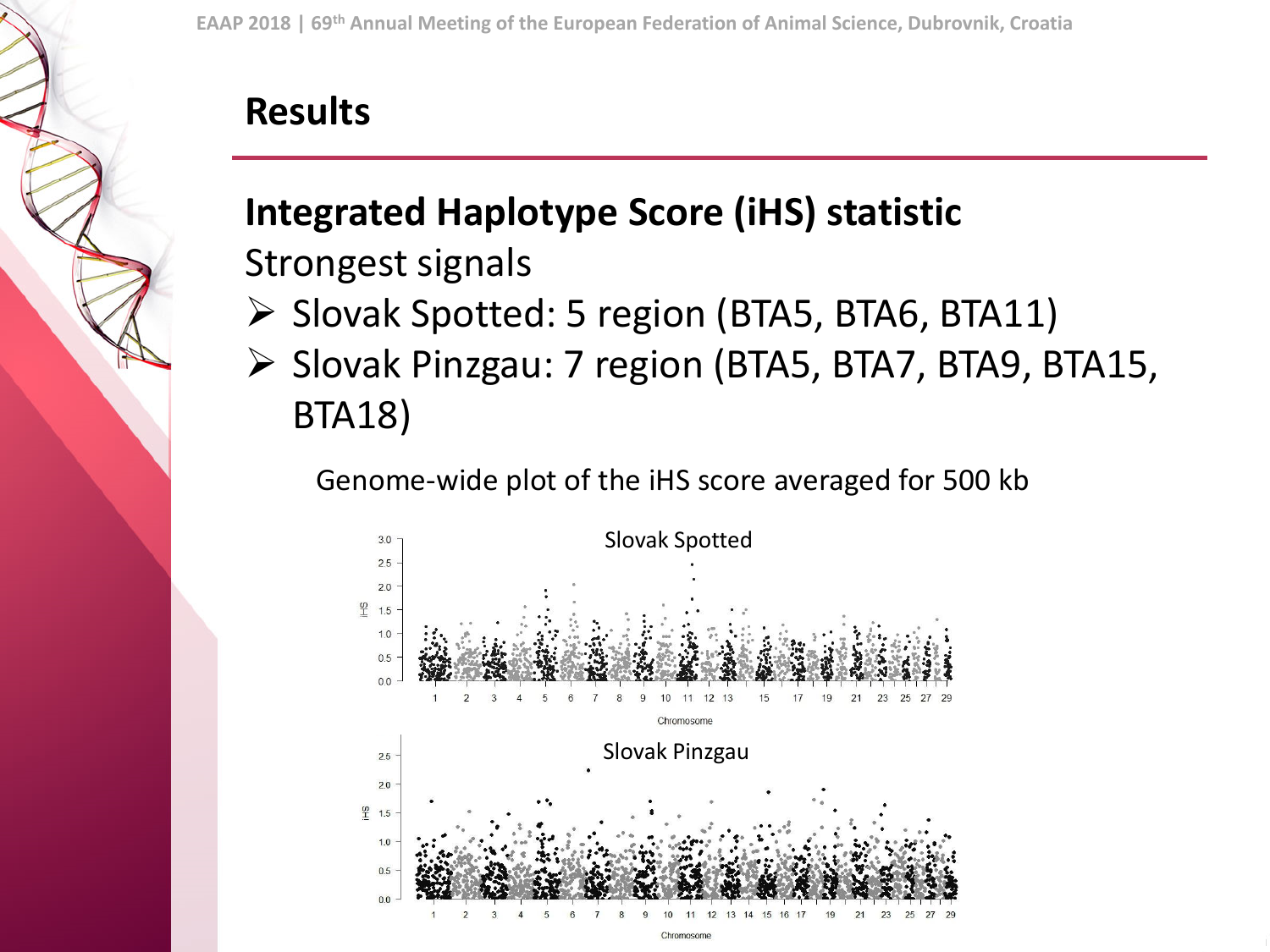#### **Results**

#### Genomic regions showing the strongest signal of selections across applied approaches

| <b>BTA</b>     | Start position<br>(Mb) | End position<br>(Mb) | Length (Mb) | No. of genes   | QTL traits                                                                                                                                                                        |
|----------------|------------------------|----------------------|-------------|----------------|-----------------------------------------------------------------------------------------------------------------------------------------------------------------------------------|
| 4              | 44.09                  | 46.82                | 2.74        | 27             | somatic cell score                                                                                                                                                                |
| 5              | 59.60                  | 60.64                | 1.04        | 36             |                                                                                                                                                                                   |
| 5              | 63.65                  | 68.01                | 4.36        | 55             | dressing percentage, birth weight, longissimus muscle<br>area, backfat EBV, follicle stimulating hormone<br>concentration, twinning rate                                          |
| 5              | 70.31                  | 76.92                | 6.61        | 95             |                                                                                                                                                                                   |
| 6              | 38.58                  | 43.18                | 4.60        | 15             | birth weight, stature, strength, daily gain, milk yield,<br>protein and fat percentage, protein and fat yield,                                                                    |
| 6              | 62.09                  | 73.09                | 11.01       | 105            | rump width, suspensory ligament, teat placement, foot<br>angle, quality of foot and leg, quality of udder, marbling<br>score, milk yield, protein percentage and yield, fat yield |
| 6              | 109.87                 | 111.88               | 2.01        | 11             | protein yield, fat percentage                                                                                                                                                     |
| $\overline{7}$ | 42.06                  | 44.92                | 2.86        | 110            |                                                                                                                                                                                   |
| 11             | 23.97                  | 24.38                | 0.41        | $\mathbf{1}$   | yearling and weaning weight                                                                                                                                                       |
| 12             | 25.79                  | 27.91                | 2.11        | 10             | milk yield, protein and fat yield, ribeye muscle area,<br>yield grade                                                                                                             |
| 15             | 30.46                  | 35.20                | 4.74        | 51             |                                                                                                                                                                                   |
| 15             | 42.92                  | 48.07                | 5.15        | 157            | estimated kidney, pelvic and heart fat                                                                                                                                            |
| 15             | 51.53                  | 55.64                | 4.11        | 109            | meat tenderness                                                                                                                                                                   |
| 20             | 4.61                   | 6.18                 | 1.56        | 22             | birth weight, protein and fat yield                                                                                                                                               |
| 22             | 32.76                  | 34.64                | 1.88        | $\overline{7}$ |                                                                                                                                                                                   |
| 23             | 30.44                  | 30.97                | 0.53        | 98             | protein percentage, marbling score                                                                                                                                                |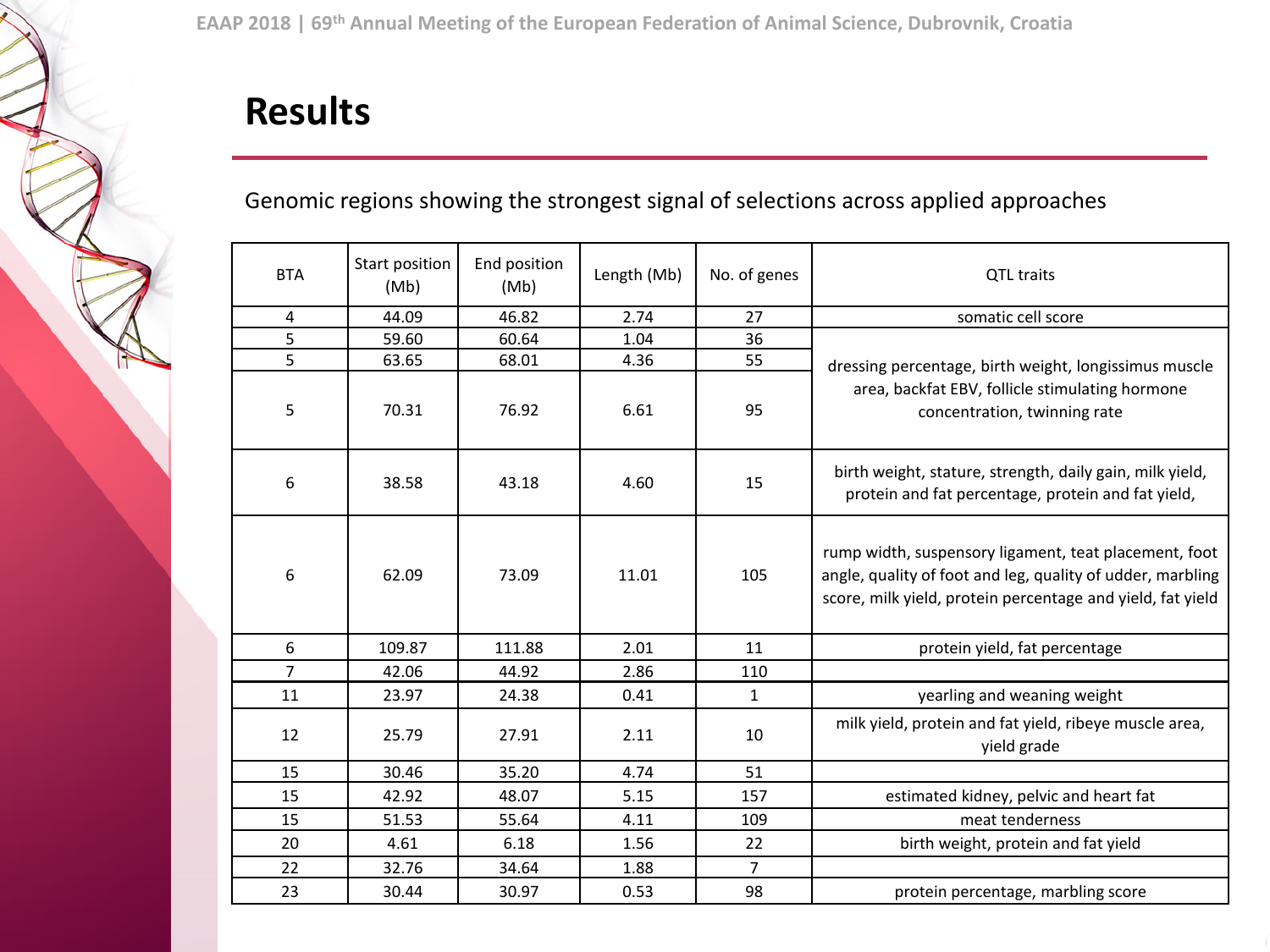#### **Conclusion**

- strongest signal of selection  $\rightarrow$  16 genomic regions
- common signals  $\rightarrow$  genes related to milk production traits, beef quality traits, somatic cell score, coat colour pattern
- genomic regions under intensive selection pressure mostly linked to milk production and muscle  $d$ evelopment  $\rightarrow$  dual-purpose performance
- applied approach  $\rightarrow$  alternative strategy to identify the genomic regions and genetic markers related to traits with biological and economical importance